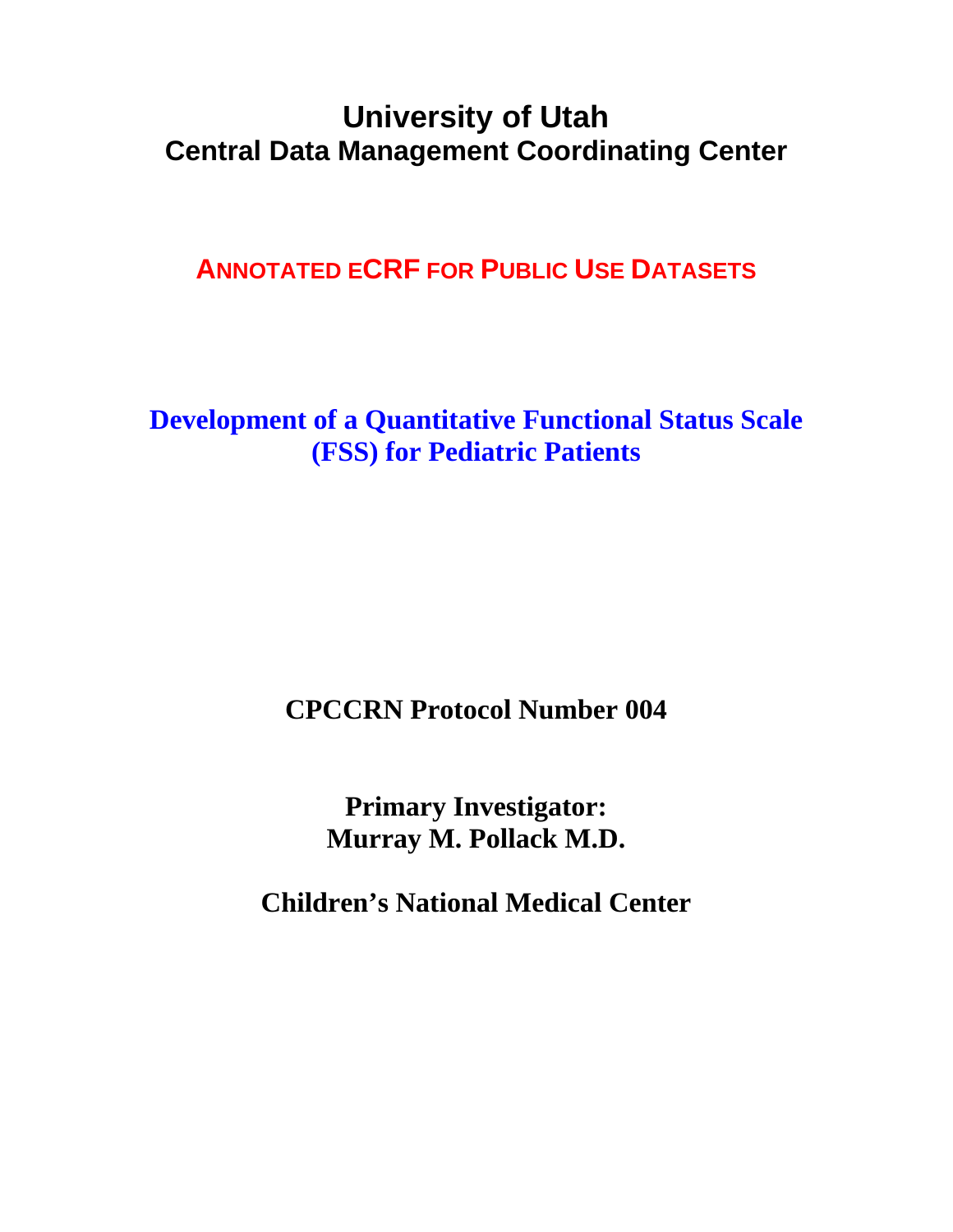# **Table of Contents**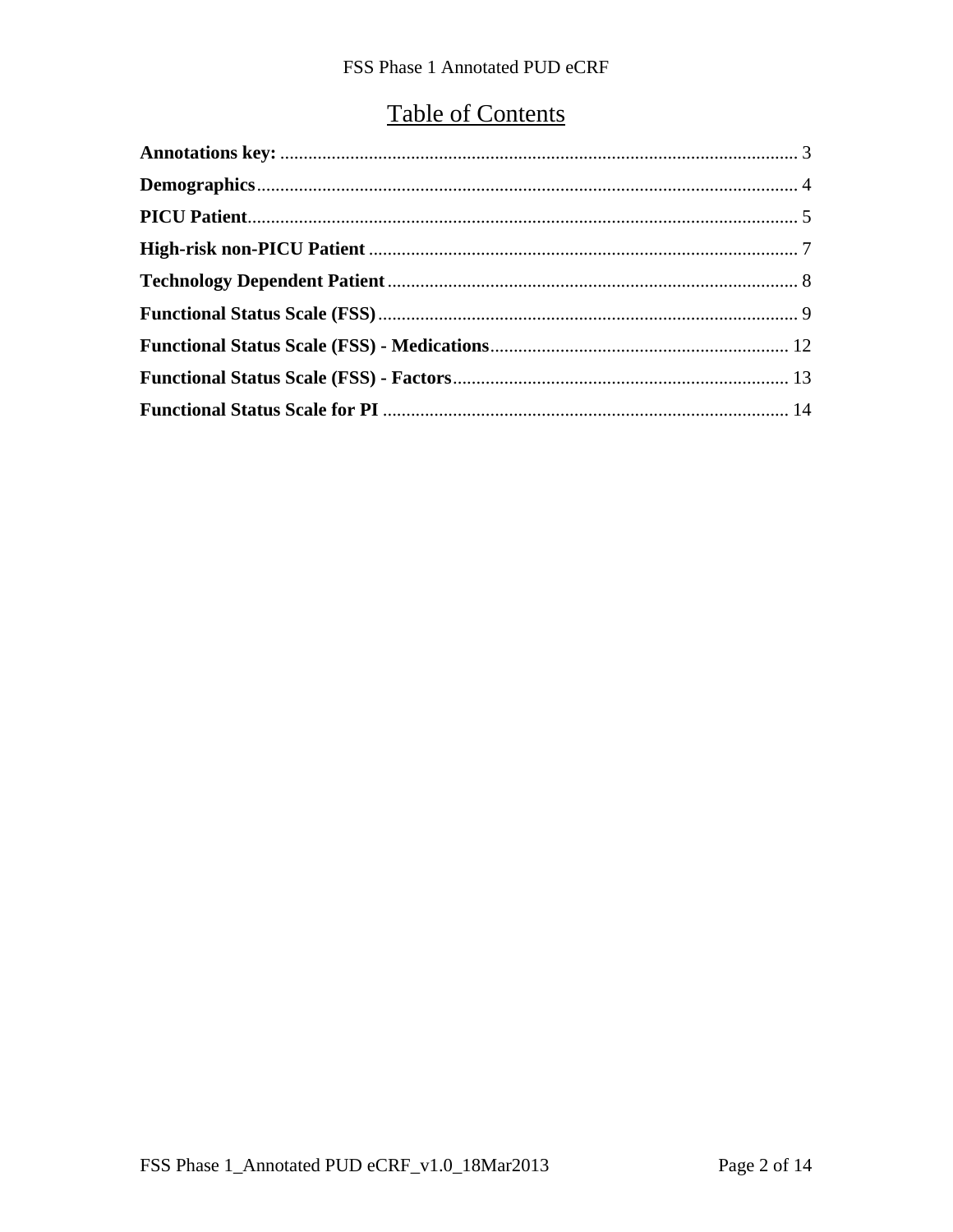## **Annotations key:**

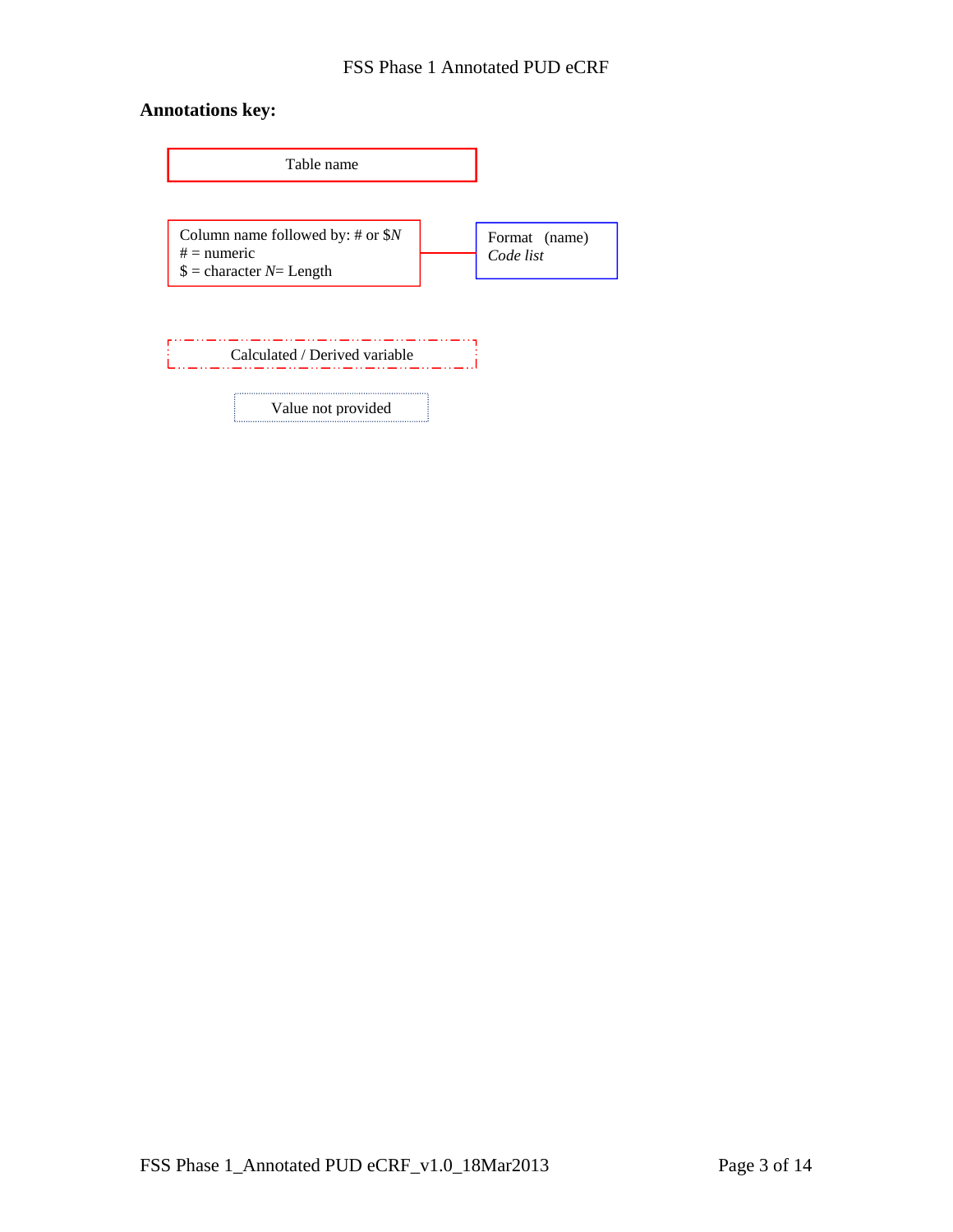DEMOGRAPHICS (1 of 1)

# **Demographics**

*Unique ID = SubjectID*

| <b>Demographics Data</b>                                                           |                        | <b>Enrollment Data</b> |                                            |                 |              |                            |                                                                                                                                               |   |
|------------------------------------------------------------------------------------|------------------------|------------------------|--------------------------------------------|-----------------|--------------|----------------------------|-----------------------------------------------------------------------------------------------------------------------------------------------|---|
| Essential Identifying Info (Birthdate, Sex, Race) ---- * Indicates required fields |                        |                        |                                            |                 |              |                            |                                                                                                                                               |   |
| *Patient ID                                                                        | SubjectID#             |                        | * Date of Birth (use 4<br>digits for year) | AgeInYears #    |              | Estimated<br>DOB?          | Value not provided                                                                                                                            |   |
| Initials                                                                           | Value not provided     |                        | *Sex                                       | <b>SEX \$1</b>  | $\checkmark$ | $*$ Race                   | RACE#                                                                                                                                         | v |
| Hispanic/Latino<br>Ethnicity?                                                      | HISPANIC_ETHNICITY #   |                        | Race Other                                 | OTHER_RACE \$50 |              | Test<br>Patient?           | Value not provided                                                                                                                            |   |
| Date Created                                                                       | Value not provided     |                        |                                            |                 |              | Race                       |                                                                                                                                               |   |
| Ethnicity<br>$-1$ = Hispanic or Latino<br>$0 = Not Hispanic or Latino$             |                        |                        |                                            |                 |              | $2 = Asian$<br>$5 =$ White | $1 =$ American Indian or Alaska Native<br>$3 = Black$ or African American<br>$4$ = Native Hawaiian or Other Pacific Islander<br>$6 =$ Unknown |   |
|                                                                                    |                        |                        |                                            |                 |              |                            |                                                                                                                                               |   |
| Save                                                                               | Show Printable version |                        | Exit Demographics/Enrollment               |                 |              |                            |                                                                                                                                               |   |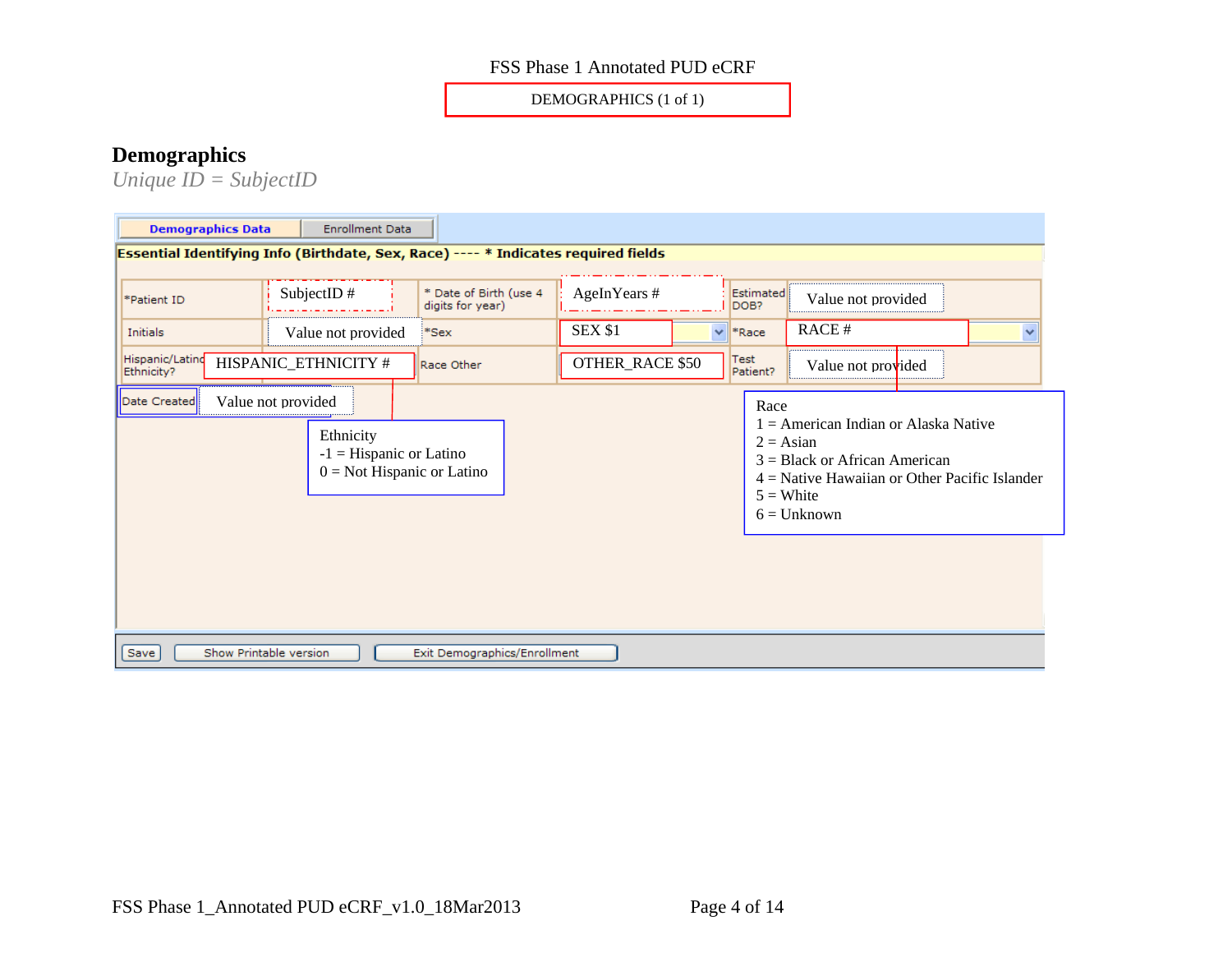PICU (1 of 2 )

# **PICU Patient**

*Unique ID = SubjectID*

<u> 2002 - 2003 - 2004 - 20</u> SubjectID #

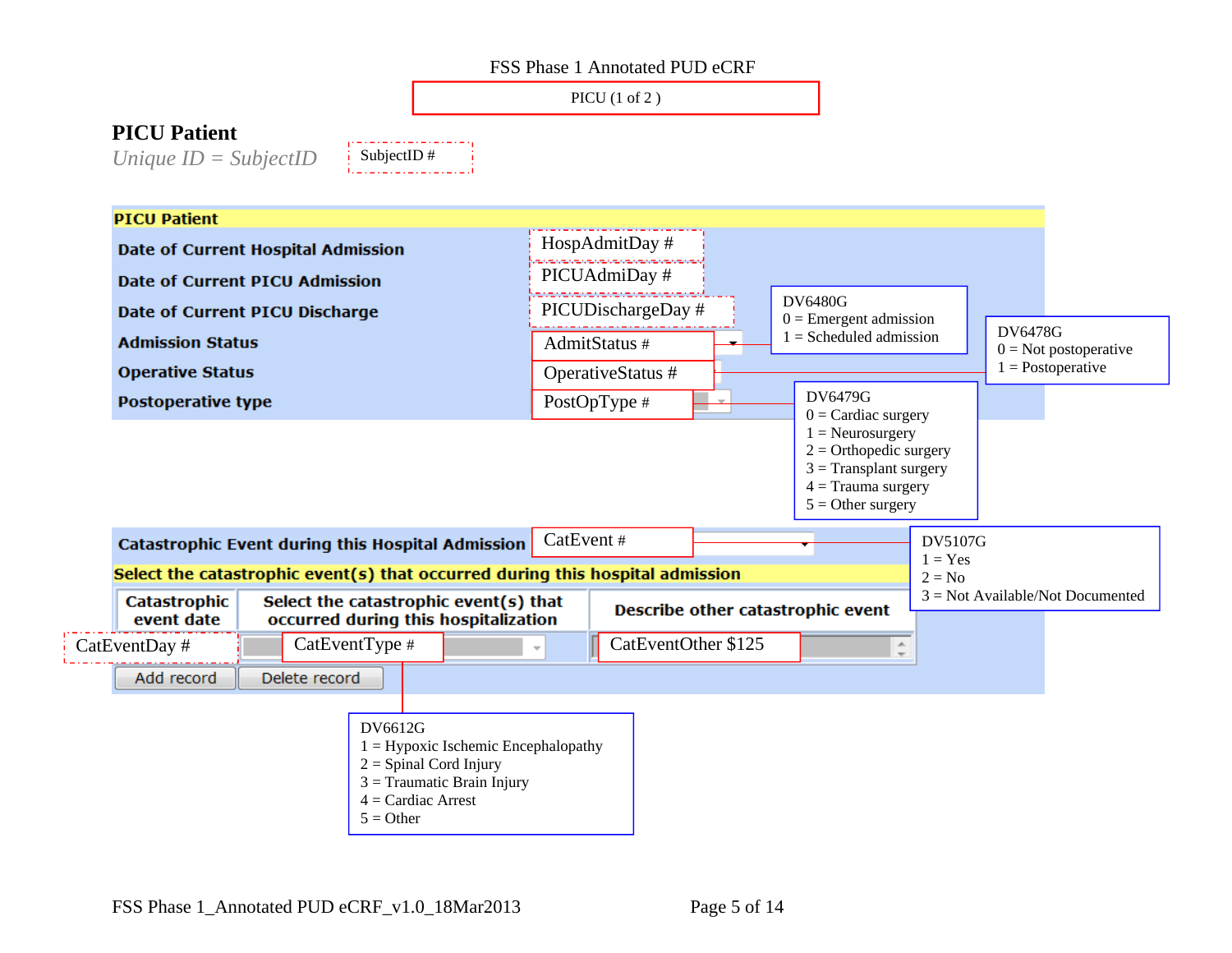PICU (2 of 2 )

| <b>Catastrophic Event History</b>                                                                                                                   |                                   |   | DV5107G<br>$1 = Yes$<br>$2 = No$                                                                                                      |                                    |
|-----------------------------------------------------------------------------------------------------------------------------------------------------|-----------------------------------|---|---------------------------------------------------------------------------------------------------------------------------------------|------------------------------------|
| History of previous catastrophic event                                                                                                              | $CatEventHx \#$                   |   |                                                                                                                                       | $3 = Not Available/Not Documented$ |
| Select any previous catastrophic events prior to this hospitalization                                                                               |                                   |   |                                                                                                                                       |                                    |
| Select catastrophic event(s)                                                                                                                        | Describe other catastrophic event |   | <b>Time interval since</b><br>catastrophic event                                                                                      |                                    |
| CatEventHxType #<br>$\mathcal{C}$                                                                                                                   | CatEventHxOther \$125             | 止 | CatEventInt#                                                                                                                          | $\overline{\phantom{a}}$           |
| Add record<br>Delete record                                                                                                                         |                                   |   |                                                                                                                                       |                                    |
| DV6612G<br>$1 =$ Hypoxic Ischemic Encephalopathy<br>$2 =$ Spinal Cord Injury<br>$3 =$ Traumatic Brain Injury<br>$4 =$ Cardiac Arrest<br>$5 =$ Other |                                   |   | DV6613G<br>$1 =$ Within last month<br>$2 =$ Within last six months<br>$3$ = Within last 12 months<br>$4 =$ Greater than 12 months ago |                                    |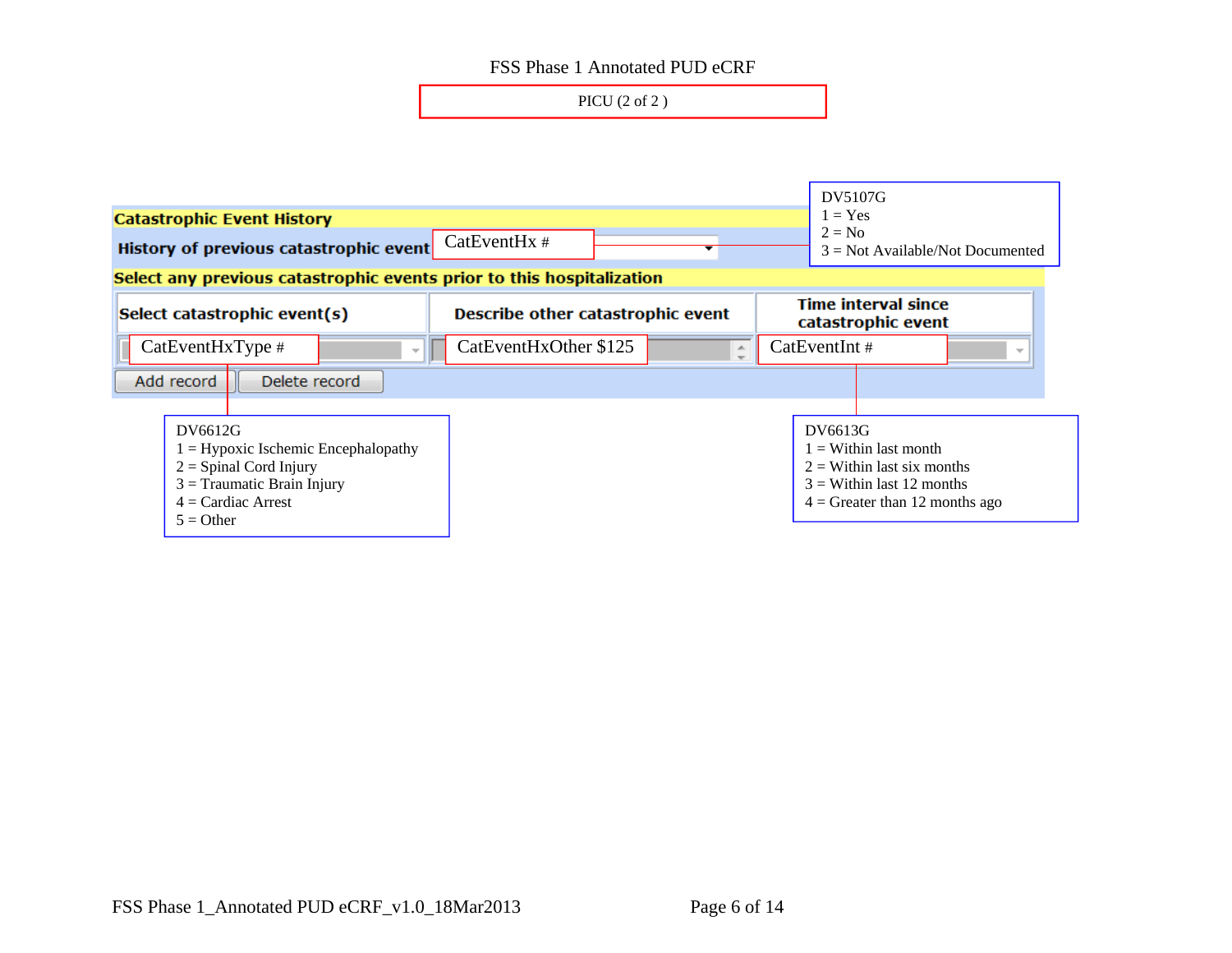

# **High-risk non-PICU Patient**

*Unique ID = SubjectID*  $\qquad \qquad$   $\qquad \qquad$  SubjectID #

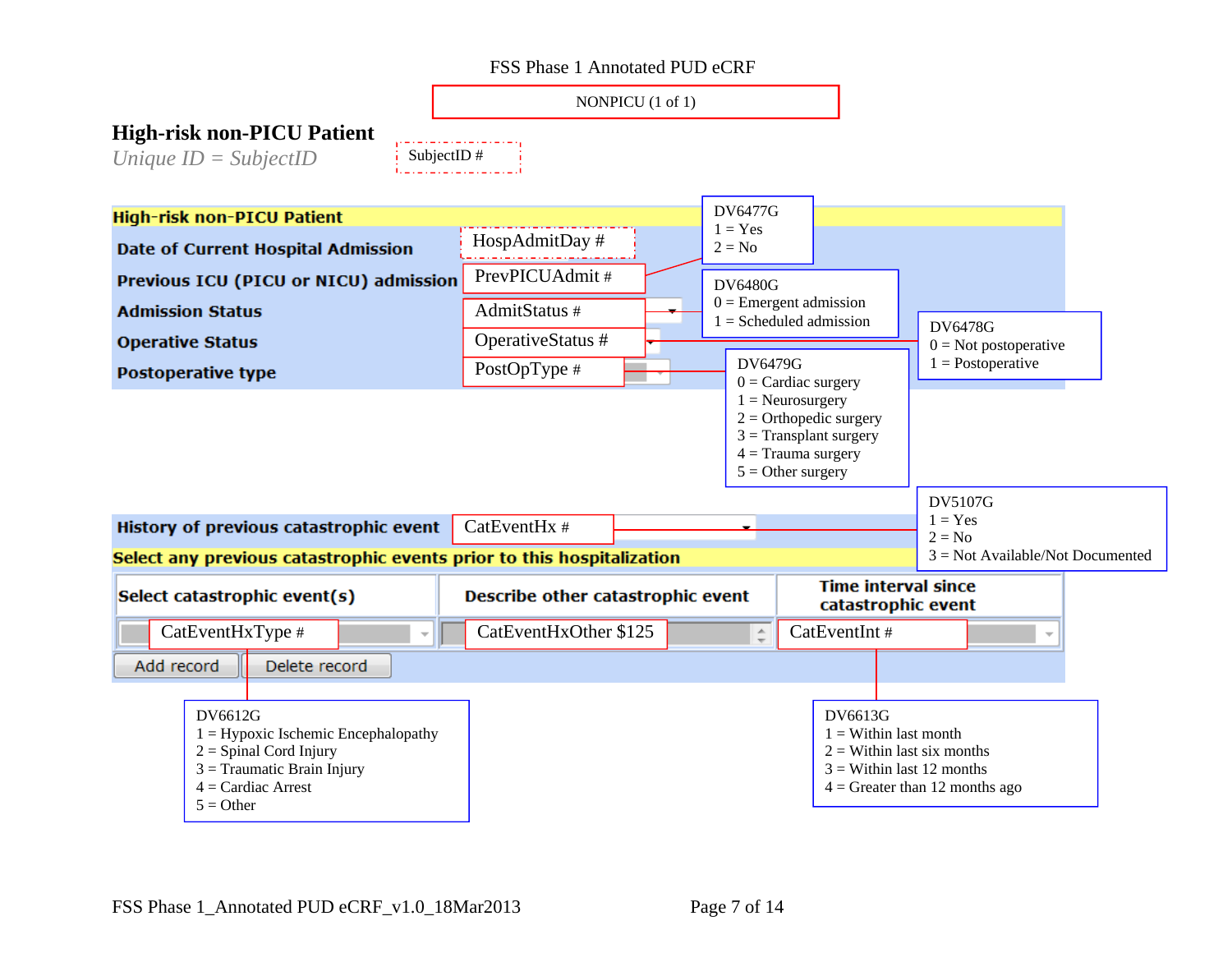

FSS Phase 1\_Annotated PUD eCRF\_v1.0\_18Mar2013 Page 8 of 14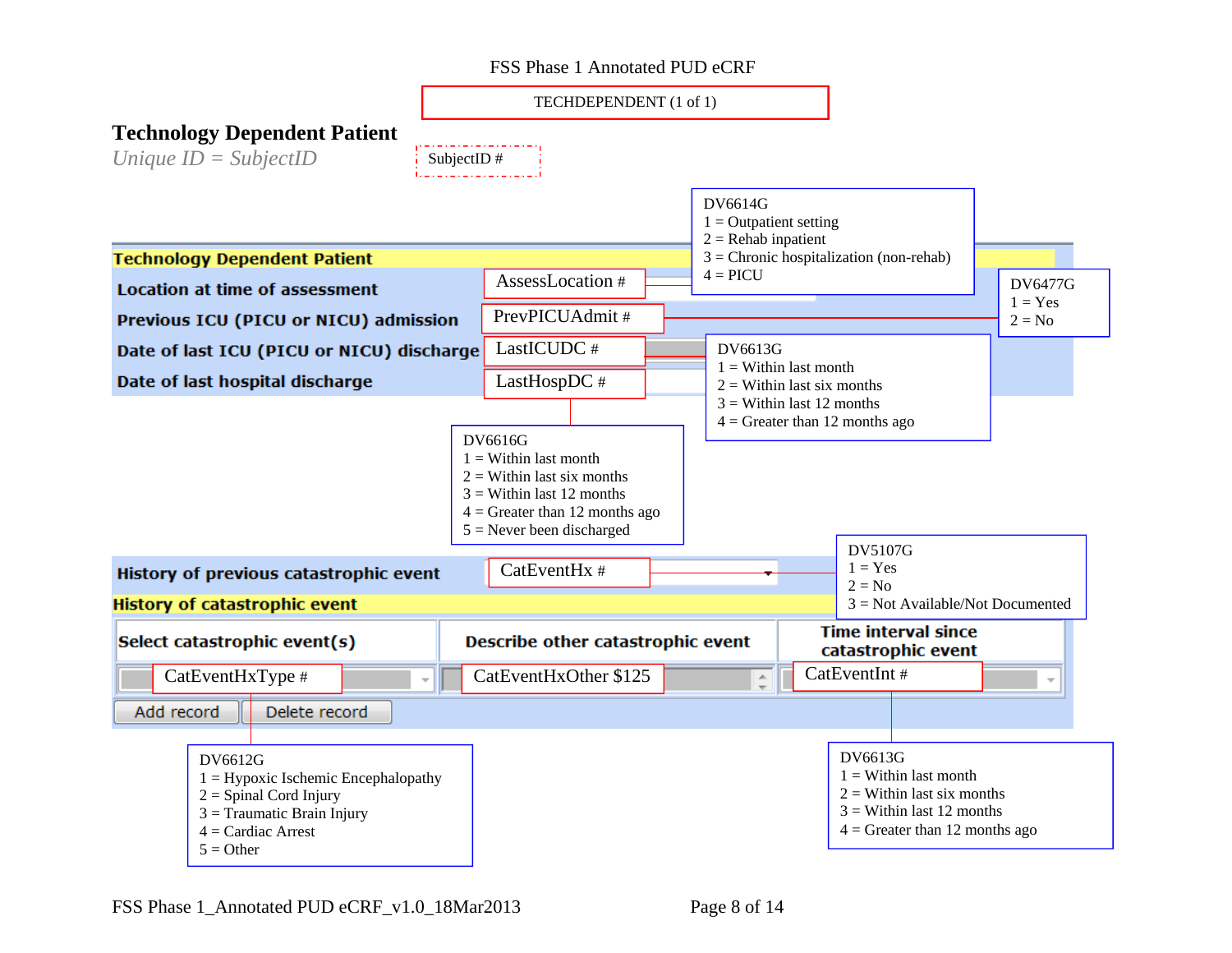

| <b>FSS and ABAS II Tests</b>                          |                    |
|-------------------------------------------------------|--------------------|
| Date of FSS Test                                      | FSSDay #           |
| Time of FSS test (enter using 24 hour<br>clock HHMM)  | FSSTm \$4          |
| Was the ABAS II performed                             | Value not provided |
| Enter reason ABAS II not performed                    | Value not provided |
| Date of ABAS II Test                                  | ABASDay #          |
| Time of ABAS II test (enter in 24<br>hour clock HHMM) | ABASTm\$4          |

### **Variables from analysis dataset included in the FSS dataset:**

| Variable  | Format | 'vpe | Label              | <b>Algorithm</b> / Notes                                                                                                                    |
|-----------|--------|------|--------------------|---------------------------------------------------------------------------------------------------------------------------------------------|
| mean abas |        |      | Mean ABAS II score | This is calculated as the average (mean) score of the<br>completed skill areas of the ABAS II. See overview<br>document for detailed notes. |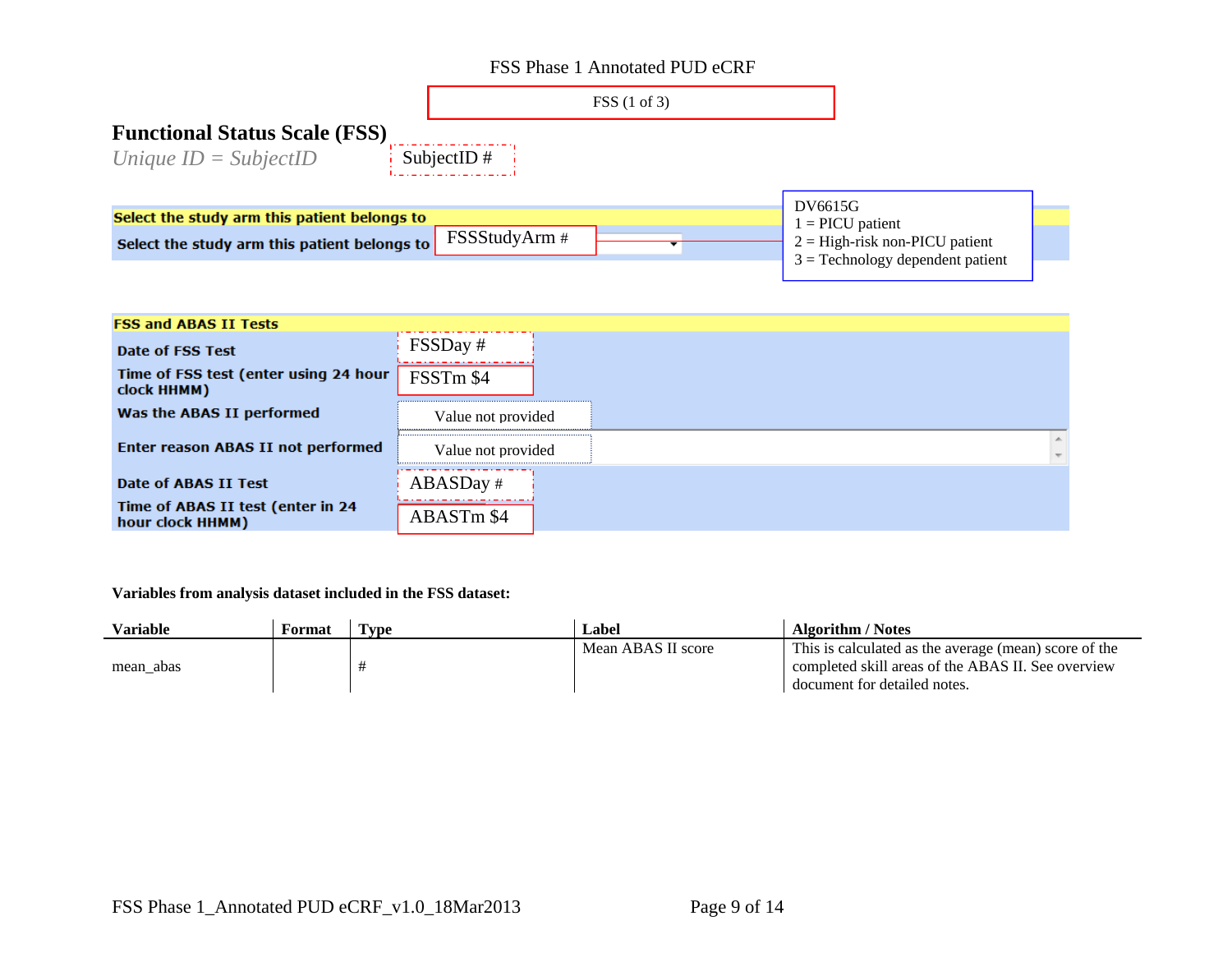FSS (2 of 3)

| <b>Functional Status Scale</b>        |                    |   |                                                               |
|---------------------------------------|--------------------|---|---------------------------------------------------------------|
| <b>Mental Status Classification</b>   | MentalStatus #     | ▼ |                                                               |
| <b>Sensory Classification</b>         | Sensory#           |   | DV6476G<br>$1 \equiv 1$ Normal                                |
| <b>Communication Classification</b>   | Communication #    |   | $2 = 2$ Mild Dysfunction<br>$3 = 3$ Moderate Dysfunction      |
| <b>Motor Function Classification</b>  | MotorFunction #    |   | $4 = 4$ Severe Dysfunction<br>$5 = 5$ Very Severe Dysfunction |
| <b>Feeding Classification</b>         | Feeding #          |   |                                                               |
| <b>Respiratory Classification</b>     | Respiratory#       |   |                                                               |
| <b>Total FSS Classification Score</b> | TotalFSS#          |   |                                                               |
| <b>Comments on FSS assessment</b>     | Value not provided |   |                                                               |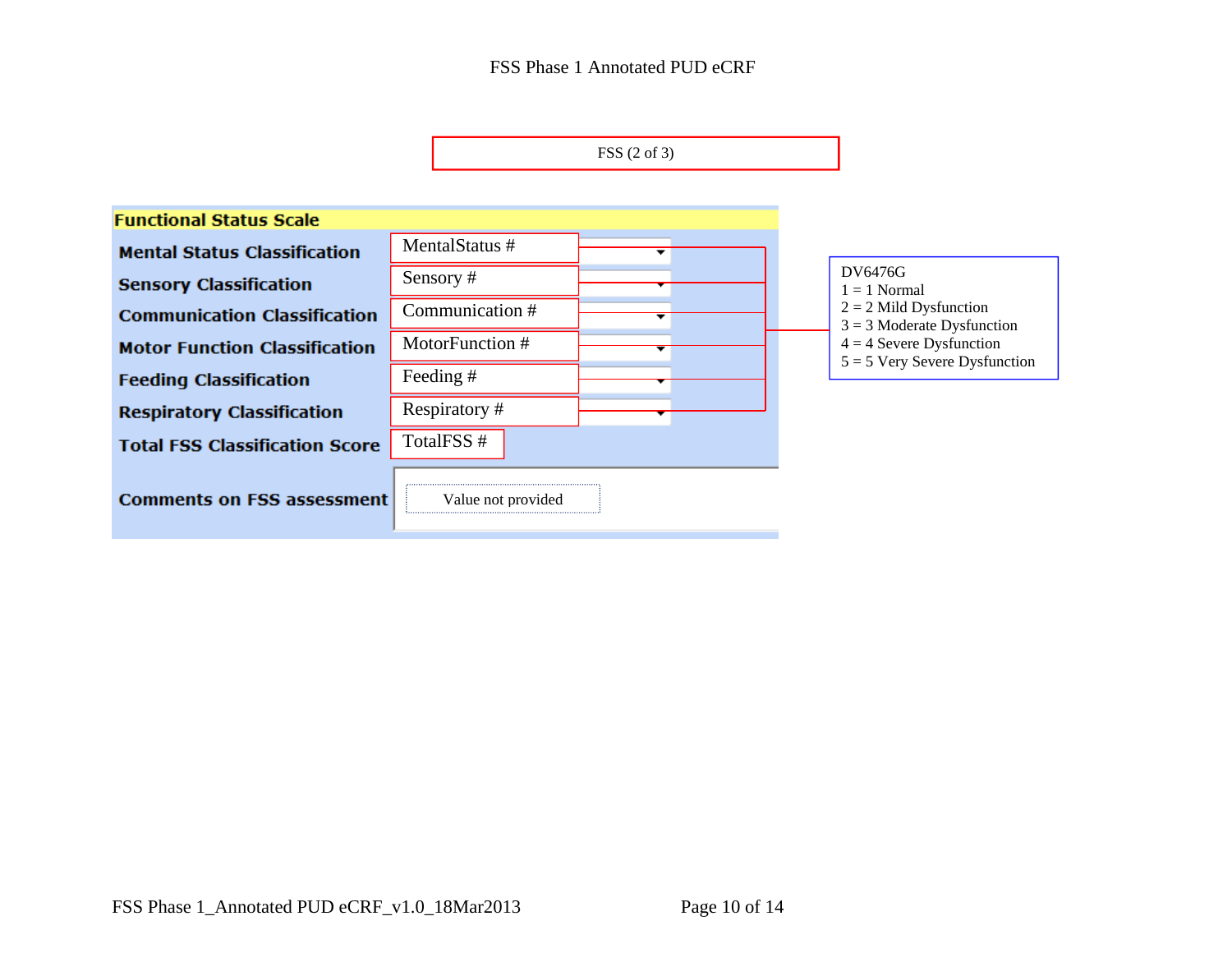FSS (3 of 3)

| <b>Medications altering FSS</b>                                                                    |                                                                       |
|----------------------------------------------------------------------------------------------------|-----------------------------------------------------------------------|
| <b>Medications</b><br>Refer to FSSMEDS dataset<br>altering<br><b>FSS</b>                           |                                                                       |
| ▼                                                                                                  |                                                                       |
| Delete record<br>Add record                                                                        |                                                                       |
| <b>Factors altering FSS</b>                                                                        |                                                                       |
| <b>Select</b><br><b>lother</b><br>Refer to FSSFACTORS dataset<br>factors<br>altering<br><b>FSS</b> | DV6470G<br>$1 = No$ ventilator support<br>$2 = No$ chest compressions |
| Add record<br>Delete record                                                                        | $3 = No$ ventilator support or chest compressions                     |
| <b>Limitations on Care</b>                                                                         | $4 =$ Other limitations of the rapeutic options                       |
| LimitsToCare#<br><b>Limitations on care</b>                                                        | $5 =$ No limitations on care                                          |
| List any diagnoses as free text (not ICD-9)                                                        |                                                                       |
| List any diagnoses as free text (not<br>DiagnosesText \$255<br>$ICD-9)$                            |                                                                       |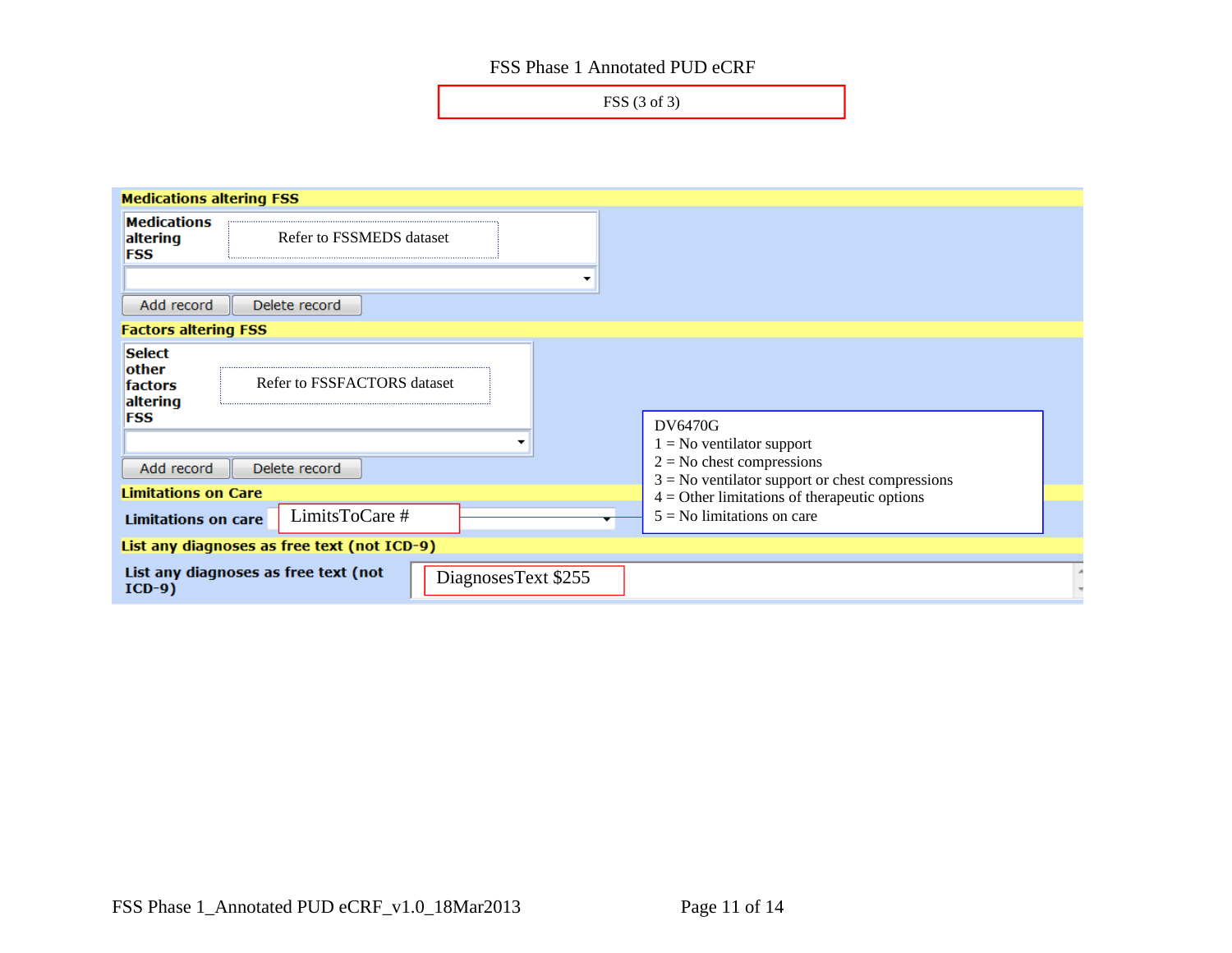FSSMEDS (1 of 1)

# **Functional Status Scale (FSS) - Medications**

*Unique ID = SubjectID*  $\frac{1}{\text{SubjectID}}$  SubjectID #

Repeat\_instance #

| <b>Medications altering FSS</b>       |               |         |                                                                  |                                                                                                                            |                                                                                                                                                                                                                 |  |
|---------------------------------------|---------------|---------|------------------------------------------------------------------|----------------------------------------------------------------------------------------------------------------------------|-----------------------------------------------------------------------------------------------------------------------------------------------------------------------------------------------------------------|--|
| <b>Medications</b><br>altering<br>FSS |               |         |                                                                  |                                                                                                                            |                                                                                                                                                                                                                 |  |
|                                       |               |         | MedicationsFSS#                                                  |                                                                                                                            |                                                                                                                                                                                                                 |  |
| Add record                            | Delete record |         |                                                                  |                                                                                                                            |                                                                                                                                                                                                                 |  |
|                                       |               | DV6469G | $2 =$ Sedatives within 4 hours<br>$3$ = Narcotics within 4 hours | $1$ = Paralytics within previous week<br>$4 =$ Other pain medications within 4 hours<br>$5 =$ Sleeping aids within 4 hours | $6 =$ Other medications affecting functional status within 4 hours<br>$7 = No$ medications affecting functional status taken within 4 hours<br>$8 =$ Information on medications not available or not documented |  |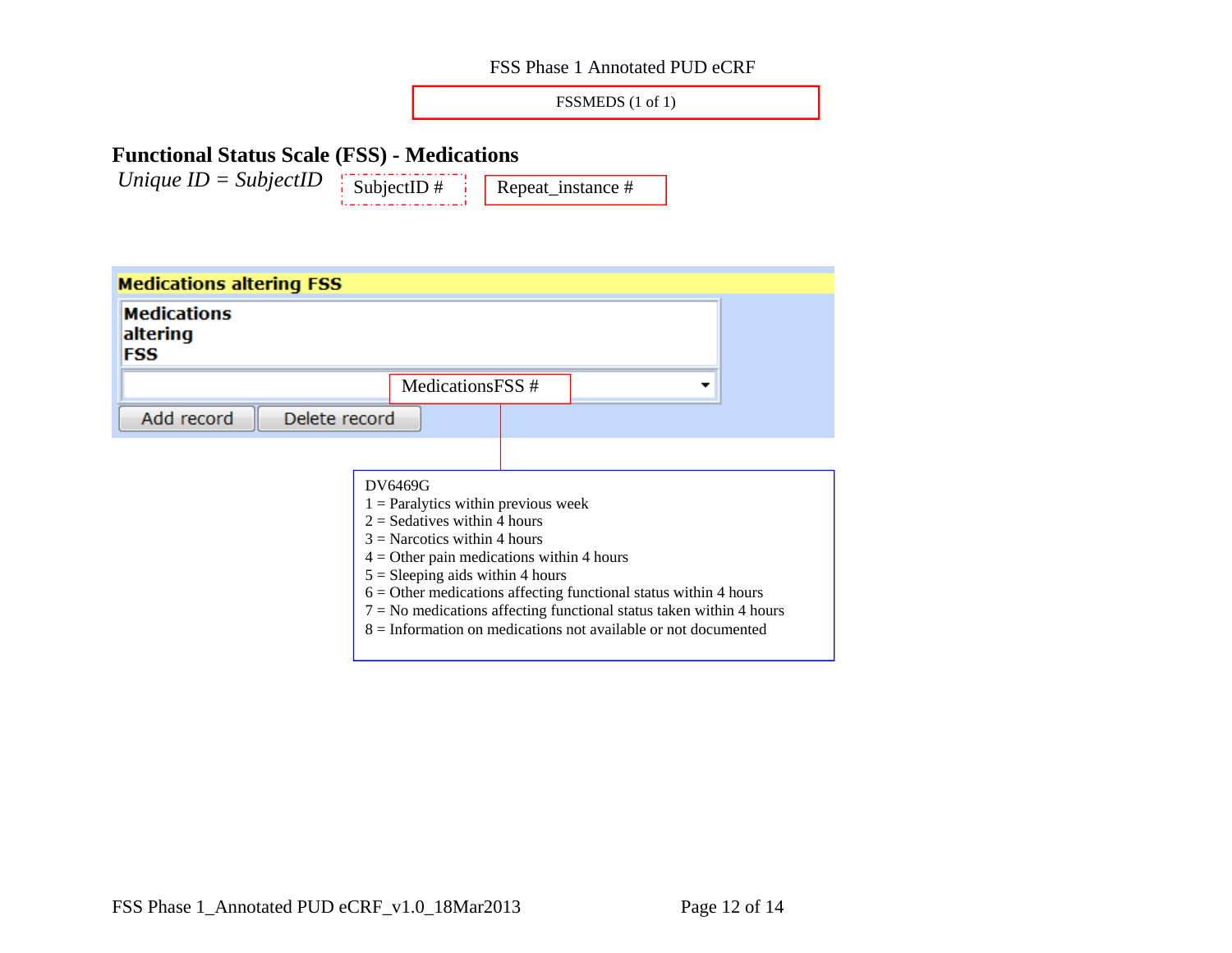FSSFACTORS (1 of 1)

# **Functional Status Scale (FSS) - Factors**

*Unique ID = SubjectID*  $\overline{\phantom{a}}$  SubjectID # Repeat\_instance #

| <b>Factors altering FSS</b><br><b>Select</b><br>other<br>factors<br>altering<br><b>FSS</b> |               |                        |                                                                                                                                                                                                                                                                             |  |  |
|--------------------------------------------------------------------------------------------|---------------|------------------------|-----------------------------------------------------------------------------------------------------------------------------------------------------------------------------------------------------------------------------------------------------------------------------|--|--|
|                                                                                            |               |                        | FactorsAlterFSS#                                                                                                                                                                                                                                                            |  |  |
| Add record                                                                                 | Delete record |                        |                                                                                                                                                                                                                                                                             |  |  |
|                                                                                            |               | DV2036G<br>$4 =$ Other | $1 =$ Arm boards preventing extremity function<br>$2 =$ Soft or hard restraints preventing extremity function<br>$3 =$ Bandages or casts preventing extremity function<br>$5 = No$ other factors altering FSS<br>$6$ = Factors altering FSS not available or not documented |  |  |